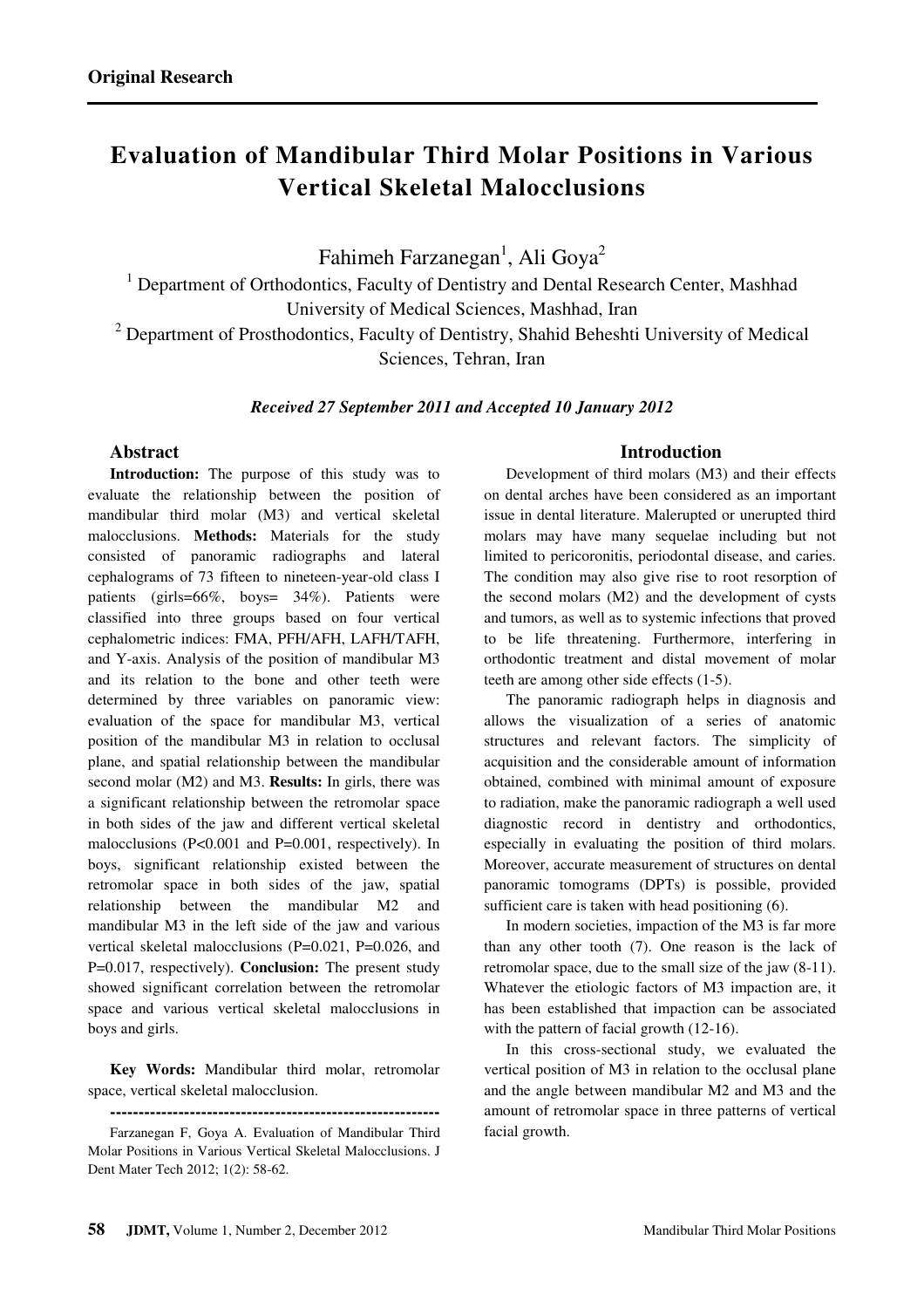## **Materials and Methods**

Materials for the study consisted of panoramic radiographs and lateral cephalograms of 73 patients (girls=66%, boys= 34%) taken on the same day. Orthodontic casts were also provided for each patient.

All subjects were 15 to 19-year-old skeletal class I (0<ANB<5) individuals, who had never underwent any type of orthodontic treatment. Other criteria for selecting the samples were the absence of hypodontia and no history of extraction of permanent teeth and the presence of both mandibular M3s.

Patients were classified into three groups: 13 skeletal deep bites, 30 skeletal open bites, and 30 patients with normal vertical skeletal condition. This classification was based on four cephalometric indices: FMA, PFH/AFH, LAFH/TAFH, and Y-axis (Table 1).

Each group was classified into three subgroups according to the severity of crowding: mild (0-3 mm), moderate (3-8 mm), and severe (>8mm). Crowding was measured on orthodontic casts by a digital caliper.

On each panoramic radiograph, the following parameters were traced on an acetate paper with an HB pencil:

1. Angle between the longitudinal axes of the M3 and M2: First, a line, called tooth occlusal plane, was drawn tangent to both mesiobuccal and distobuccal cusps of M2 and also M3. Then, another line was drawn perpendicular to the first line. These lines determined the longitudinal axes of the teeth. The angle formed between two perpendicular lines was measured. The angle recorded positive (+) for mesial inclination and negative (-) for distal inclination (Fig. 1).

2. Retromolar space: A line was drawn perpendicular to the occlusal plane of M2 while it was tangent to the most distal point the same tooth. The distance between the intersection of this line and the occlusal plane and the anterior border of the ramus was defined as the retromolar space (Fig. 2).

3. The nearest distance between M3 crown and occlusal plane: This distance was measured and shown in millimeters. The occlusal plane was drawn by joining the highest points of the lateral incisor and first molar crowns (Fig. 3).

All the tracings and measurements were carried out by the same examiner. To assess the reliability of the measurements, 10 samples were traced again after a 2 weeks. Reliability was determined by the method of test/retest. There was no significant difference between the two measurements.

Normality of distribution of the variables that determined the position of the M3s was tested by the Kolmogorov-Smirnov test. Except for the age, other

variables were normal. For data analysis, ANOVA was used. P-values less than 0.05 were considered statistically significant.



**Figure 1.** The angle between the longitudinal axes of the second and third molar



**Figure 2.** The retromolar space



**Figure 3.** The space between M3 crown and the occlusal plane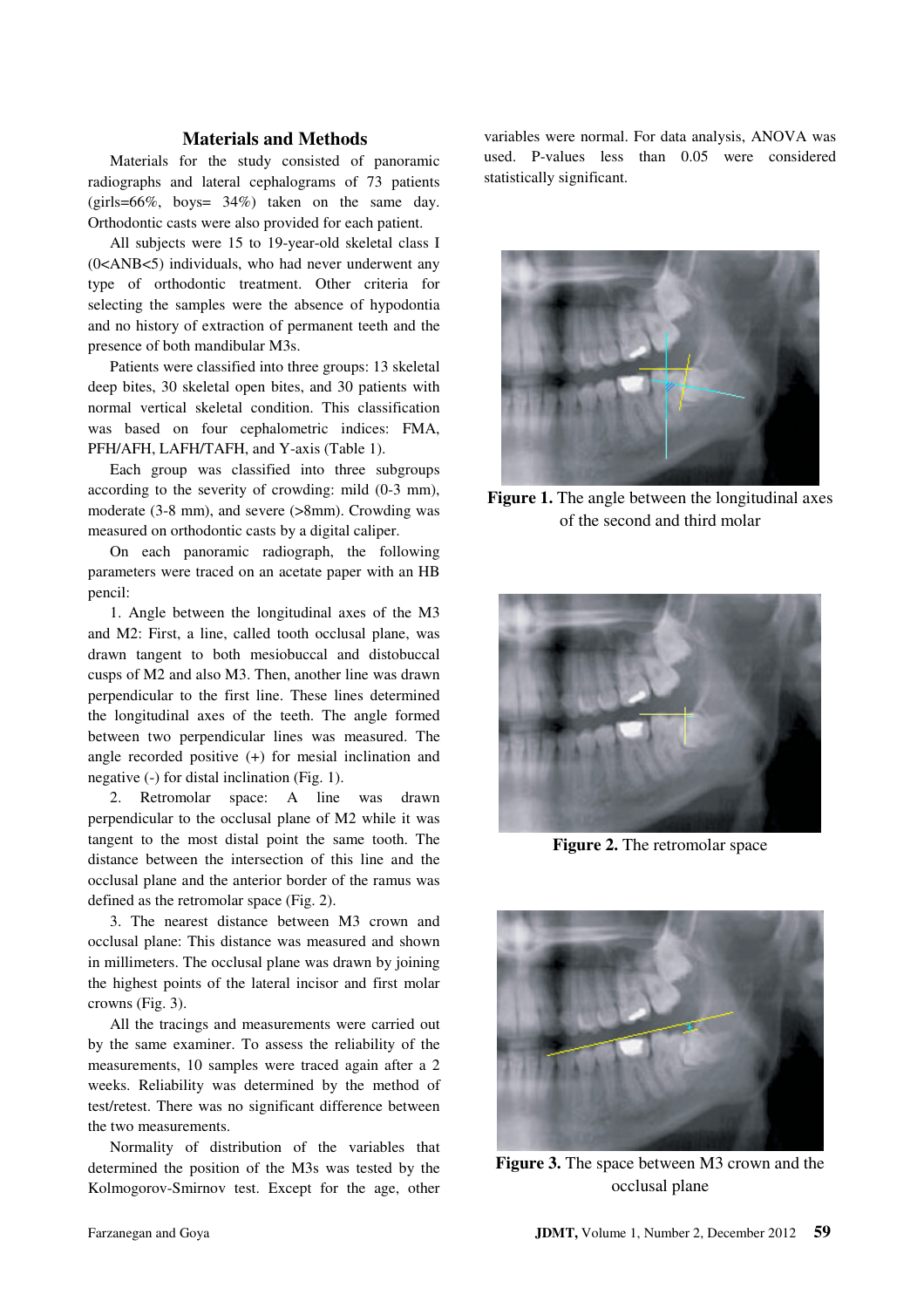# **Results**

The survey data collected from 73 orthodontic patients (66% girls and 34% boys). As presented in Table 2, no significant differences were found between the age of boys and girls among groups (P=0.363, P=0.943). There was no significant difference in the amount of crowding either.

Table 3 shows the mean values (M) and standard deviations (SD) of four cephalometric indices (FMA, PFH/AFH, LAFH/TAFH, Y axis) in the three groups.

Variables related to M3 position in girls and boys in different vertical growth patterns are presented in Tables 4 and 5, respectively.

In girls and on both sides of the jaw, the retromolar space was significantly different among groups (right: P<0.001, left: P=0.001). As shown in Table 4, the greatest distance from the distal of the mandibular M2 to the anterior border of the ramus belonged to the patients with normal vertical growth pattern, followed by the open bite and then the deep bite groups.

In boys, the angle between the axes of M2 and M3 showed significant difference among groups only on the left side (P=0.017). The retromolar space also differed significantly among various types of vertical growth patterns on both sides (left: P=0.026, right: P=0.021).

| <b>Table 1.</b> Cephalometric indices used for classification of the samples |  |  |  |  |  |  |  |  |  |  |  |
|------------------------------------------------------------------------------|--|--|--|--|--|--|--|--|--|--|--|
|------------------------------------------------------------------------------|--|--|--|--|--|--|--|--|--|--|--|

|                  | <b>Cephalometric indices</b> |            |             |            |  |
|------------------|------------------------------|------------|-------------|------------|--|
| <b>Groups</b>    | <b>FMA</b>                   | PFH        | lAFH        | $Y - axis$ |  |
|                  |                              | <b>AFH</b> | <b>TAFH</b> |            |  |
| <b>Open bite</b> | >28                          | $\leq 63$  | >57         | >64        |  |
| Deep bite        | $<$ 22                       | >69        | $\leq 51$   | $\leq 56$  |  |
| <b>Normal</b>    | 22-28                        | 63-69      | 51-57       | 56-64      |  |

**Table 2.** Mean and standard deviation of age in both sexes in various groups

|             | <b>Groups</b>                                  |                 |    |                  |  |                  |                |  |  |
|-------------|------------------------------------------------|-----------------|----|------------------|--|------------------|----------------|--|--|
|             | Deep bite<br><b>Open bite</b><br><b>Normal</b> |                 |    |                  |  |                  |                |  |  |
|             |                                                | Age             | N  | Age              |  | Age              | <b>P-value</b> |  |  |
| Female      | 20                                             | $15.5 \pm 1.09$ | 19 | $15.47 \pm 1.07$ |  | $15.33 \pm 1.02$ | 0.943          |  |  |
| <b>Male</b> | 10                                             | 15.6±0.84       |    | 15.09±0.94       |  | $15.5 \pm 0.78$  | 0.363          |  |  |

**Table 3.** Mean and standard deviation of the cephalometric indices in various groups

| Deep bite<br><b>Open bite</b><br><b>Normal</b><br>$26.89 \pm 1.48$<br>$21.67 + 0.71$<br>$36+4.63$<br><b>FMA</b><br>$64.79 \pm 2.39$<br>$61.8 \pm 2.12$<br>$67.33 \pm 2.44$<br>PFH/AFH |                |                  | Group          |                 |                  |
|---------------------------------------------------------------------------------------------------------------------------------------------------------------------------------------|----------------|------------------|----------------|-----------------|------------------|
|                                                                                                                                                                                       | <b>P-value</b> |                  |                |                 |                  |
|                                                                                                                                                                                       | $< 0.001*$     |                  |                |                 |                  |
|                                                                                                                                                                                       | $\leq 0.001*$  |                  |                |                 |                  |
|                                                                                                                                                                                       | $< 0.001*$     | $52.89 \pm 1.53$ | $55.42 + 1.21$ | $56.5 \pm 1.57$ | <b>LAFH/TAFH</b> |

\*Indicates statistically significant at the 0.05

**Table 4.** Mean and standard deviation and dependence of variables related to M3 position in various groups

| in girls                   |               |                  |                   |                  |            |  |  |
|----------------------------|---------------|------------------|-------------------|------------------|------------|--|--|
|                            | <b>Groups</b> |                  |                   |                  |            |  |  |
| <b>Parameters</b>          |               | <b>Normal</b>    | <b>Deep Bite</b>  | <b>P-value</b>   |            |  |  |
| Angle between M2           | Left          | $23.5+9.79$      | $23 \pm 14.21$    | 23.89±11.72      | 0.982      |  |  |
| and M3 (degree)            | Right         | $21.63 \pm 9.83$ | $26.68 \pm 13.58$ | $23.22 \pm 9.14$ | 0.382      |  |  |
| <b>Distance from M3 to</b> | Left          | $0.55 \pm 2.49$  | $0.76 \pm 2.46$   | $0.94 \pm 1.91$  | 0.911      |  |  |
| occlusal Plane (mm)        | Right         | $1.25 \pm 2.45$  | $1.05 \pm 1.8$    | $0.83 \pm 0.75$  | 0.867      |  |  |
| <b>Retromolar space</b>    | Left          | $9.75 \pm 4.14$  | $11.89 \pm 2.25$  | $6.33 \pm 2.91$  | $0.001*$   |  |  |
| $(\mathbf{mm})$            | Right         | $9.4 \pm 3.86$   | $12.81 \pm 2.35$  | $7.16 \pm 3.64$  | $< 0.001*$ |  |  |

\*Indicates statistically significant at the 0.05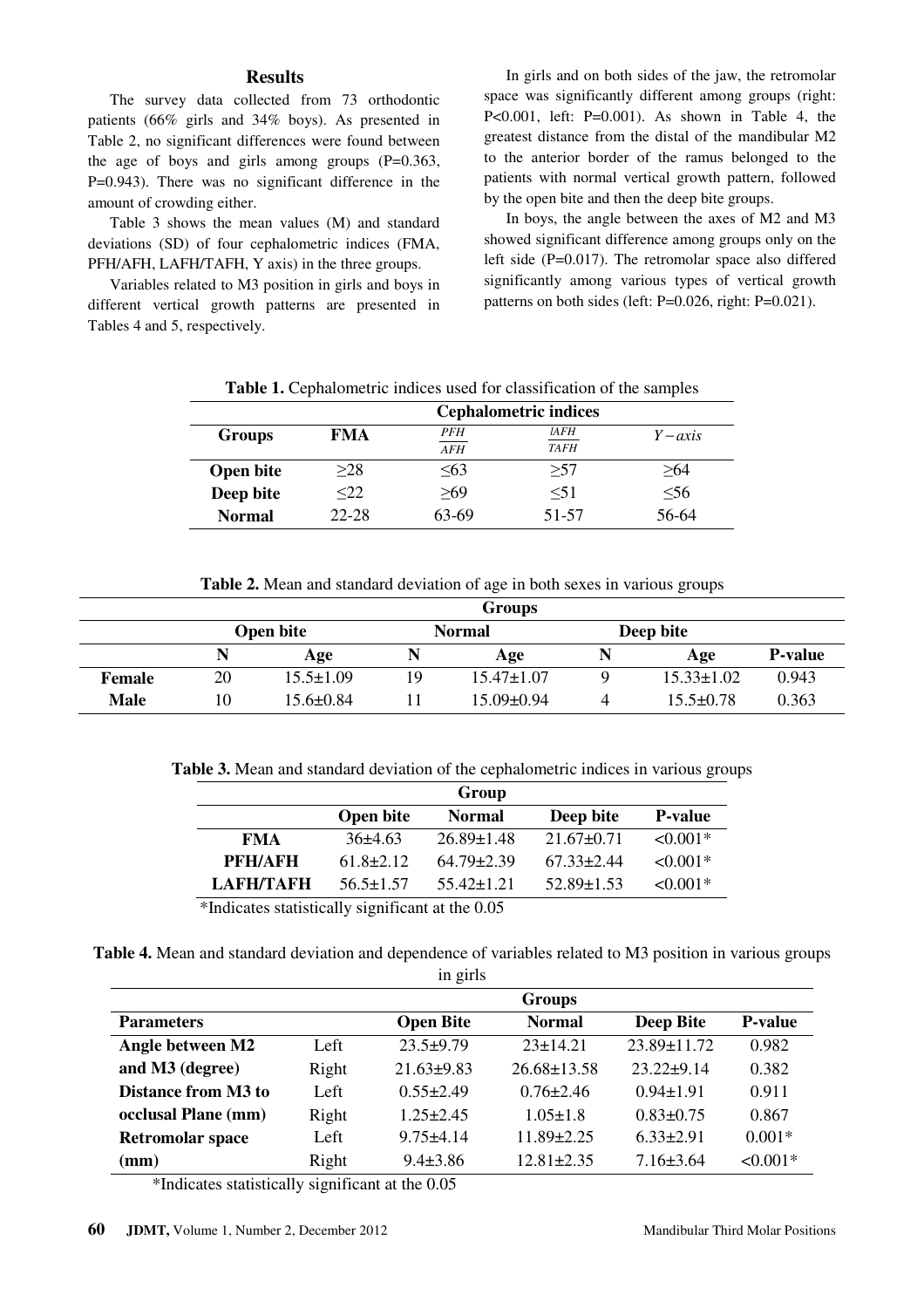|                            |       | 11100, 10       |                   |                  |                |
|----------------------------|-------|-----------------|-------------------|------------------|----------------|
|                            |       |                 | <b>Groups</b>     |                  |                |
| <b>Parameters</b>          |       | Open bite       | <b>Normal</b>     | Deep bite        | <b>P-value</b> |
| Angle between M2 and       | Left  | $15.3 \pm 6.11$ | $31.64 \pm 7.31$  | $29.5 \pm 3.78$  | $0.017*$       |
| M3 (degree)                | Right | $26.4 \pm 5.87$ | $30.27 \pm 10.09$ | $28.22 \pm 6.48$ | 0.777          |
| <b>Distance from M3 to</b> | Left  | $1.1 \pm 1.67$  | $1.13 \pm 1.58$   | $0.87 \pm 0.25$  | 0.982          |
| occlusal Plane (mm)        | Right | $1.55 \pm 2.48$ | $1.07 \pm 1.08$   | $0.93 \pm 0.75$  | 0.806          |
| Retromolar space (mm)      | Left  | $11.5 \pm 3.3$  | $11.27 + 2.41$    | $6.75 \pm 2.98$  | $0.026*$       |
|                            | Right | $12.4 + 3.53$   | $12.09 \pm 3.33$  | $6.5 \pm 3.69$   | $0.021*$       |
|                            |       |                 |                   |                  |                |

**Table 5.** Mean and standard deviation and dependence of variables related to M3 position in various groups in boys

\*Indicates statistically significant at the 0.05

### **Discussion**

According to numerous investigations, the most important variable by which it is possible to predict the eruption of M3 by analyzing the panoramic radiographs is the retromolar space (8-11). In this study, the distance from the distal of M2 to the anterior border of the ramus was considered as retromolar space. In Richardson (17), Mollaoglu et al. (18) and Behbehani et al. (15) studies, this variable was used as a prediction factor for eruption or impaction of M3.

We showed that there was a considerable difference in the retromolar space among different types of vertical growth patterns. The greatest distance was determined in patients with normal vertical growth pattern, followed by open bite and deep bite groups. This result confirms the findings of Kaplan (19), who concluded that the lack of enough resorption in the anterior border of the ramus was accompanied with skeletal deep bite tendency.

In our study, both in females and males and in both sides of the jaws, there was no significant relationship between the nearest point of M3 to the occlusal plane and the angle between M2 and M3 longitudinal axes. Mollaoglu et al. (18); however, reported that when there was less retromolar space, the angle between M3 and mandibular base was larger. Consequently, the probability of M3 impaction increases.

While in boys, the angle between M2 and M3 longitudinal axes on the left side was significantly different among various types of vertical development, girls showed no considerable differences. The largest angle was measured in the normal group and the lowest was in the open bite group. The Y-axis correlated with the angle of M2 and M3 axes on the left side of the jaw, as well (the correlation table was not shown in the results). In previous studies, only Niedzielska et al. (11) recorded the angle between M3 axis and the mandibular

base as a key factor to predict the position of M3. Although the parameters in this study are different from theirs, they could be used as prediction factors for eruption or impaction of M3. In other words, a change in the facial height is associated with the angle between M2 and M3 only on the left side in boys and the Y-axis could be a good predictor.

According to our study, no significant difference was determined in the space between the nearest point of the M3 crown to the occlusal plane on both sides and in both sexes, which means that there is no correlation between this variable and the change in facial height.

Compared to legoivc et al. (20) study, there are some differences which can indicate the real difference between various parameters in different sexes. On the other hand, they can be factors of an unbalanced distribution of the two sexes in this study since the total samples consisted of 34% males and 66% females, while in legoivc et al. (20) study, there were 130 samples with equal numbers of boys and girls.

Carrying out this study with more amounts of samples, a different distribution of age and sex and equivalent orthodontic parameters may result in fewer flaws in data analyses.

#### **Conclusion**

The present study showed significant relationship between the retromolar space and various types of vertical skeletal malocclusions in boys and girls.

#### **References**

- 1. Laskin DM. Evaluation of the third molar problem. J Am Dent Assoc 1971; 82: 824-8.
- 2. Bataineh AB, Albashaireh ZS, Hazzaa AM. The surgical removal of mandibular third molars: a